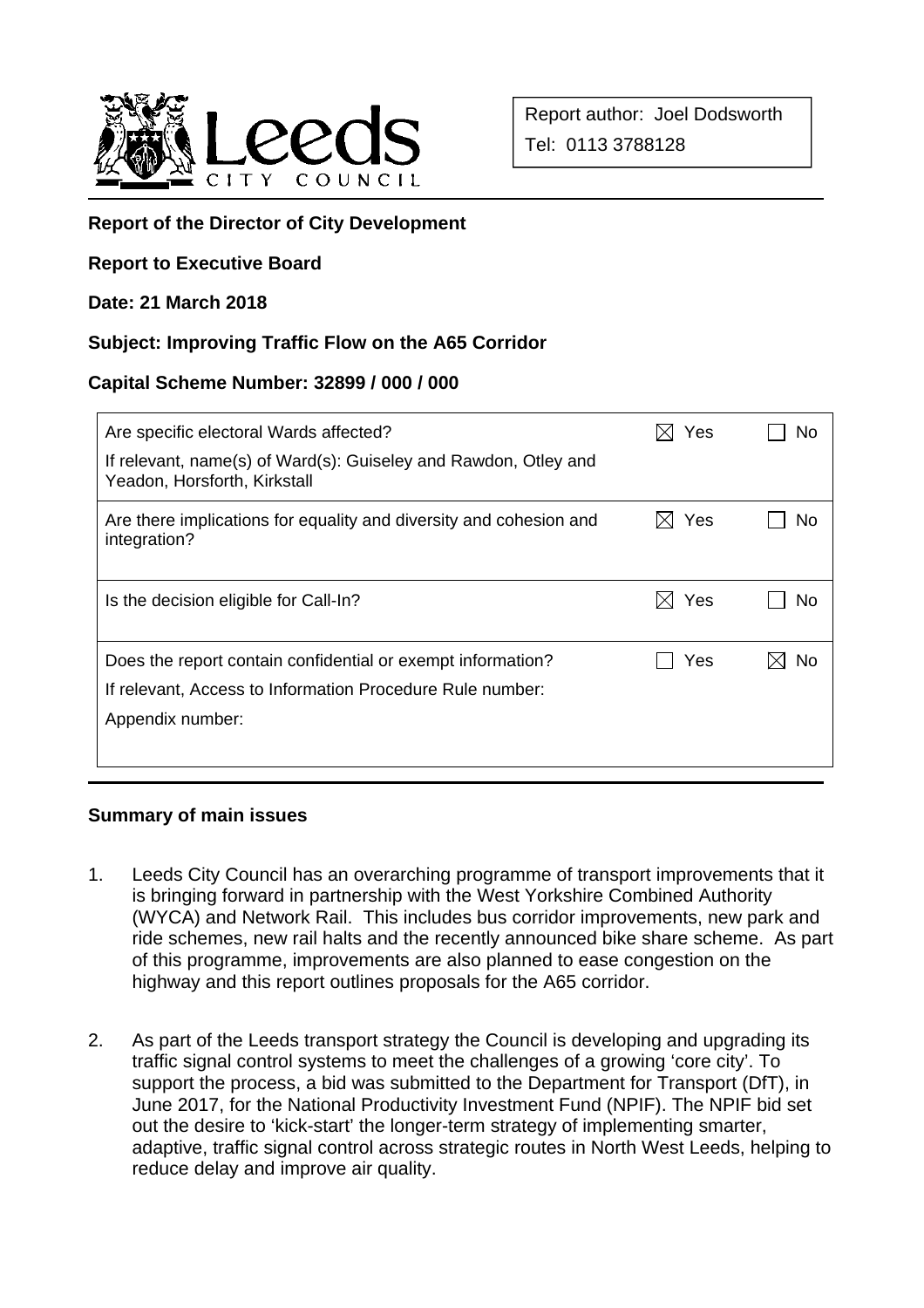- 3. In October 2017, DfT awarded Leeds City Council £2.16 million from the National Productivity Investment Fund to implement the adaptive traffic signal control system SCOOT over a two year period from April 2018.
- 4. SCOOT will help to reduce congestion along strategic routes by adapting traffic signal timings to variations in traffic flow. The system will be implemented with a bus priority enhancement module (Bus SCOOT) to improve bus journey time reliability. SCOOT will also improve coordination between traffic signal controlled junctions for general traffic, reducing the number of stops that vehicles have to make. It is planned that SCOOT will be implemented along with other complementary enhancements to the Council's existing traffic control systems that will enable pedestrian waiting times to be reduced when compared to a standard SCOOT installation.
- 5. Driver information will be provided by additional Variable Message Signs to be installed as part of the scheme to provide road users with dynamic journey time information derived from a journey time monitoring system. Innovative solutions will also be used to reduce emissions by larger, more polluting, vehicles to enhance air quality benefits. The A65 Corridor scheme will therefore play an important role in achieving the Best Council Plan Transport & Infrastructure objectives as well as contributing to the Low Carbon and Good Growth aspirations.
- 6. The SCOOT NPIF scheme aligns with other major programmes such as the Leeds Public Transport Investment Programme (LPTIP), West Yorkshire Plus Transport Fund (WYPTF), Corridor Investment Programme (CIP) and the Clean Air Zone proposals as it will provide a platform from which the enhanced traffic signal control system can be implemented across multiple strategic routes. The system enhancements and the knowledge gained from this scheme through implementation, monitoring and evaluation will be used in, and contribute to, other programmes to provide long term benefits.

### **Recommendations**

- 7. Executive Board is requested to:
	- i) Approve the injection of £2.16m into the Capital Programme, fully funded from the Department for Transport grant.
	- ii) Give Approval to Spend for £2.16m (being £250,000 staff design fees, and £1.91m construction costs) over a 2 year period from April 2018, fully funded from the Department for Transport grant of £2.16m.
	- iii) And to note:
		- a. The scheme proposal as described in sections 2 and 3;
		- b. Construction of the scheme is programmed to start in September 2018 and be fully operational by March 2020; and
		- c. That the Chief Officer Highways & Transportation will be responsible for implementation.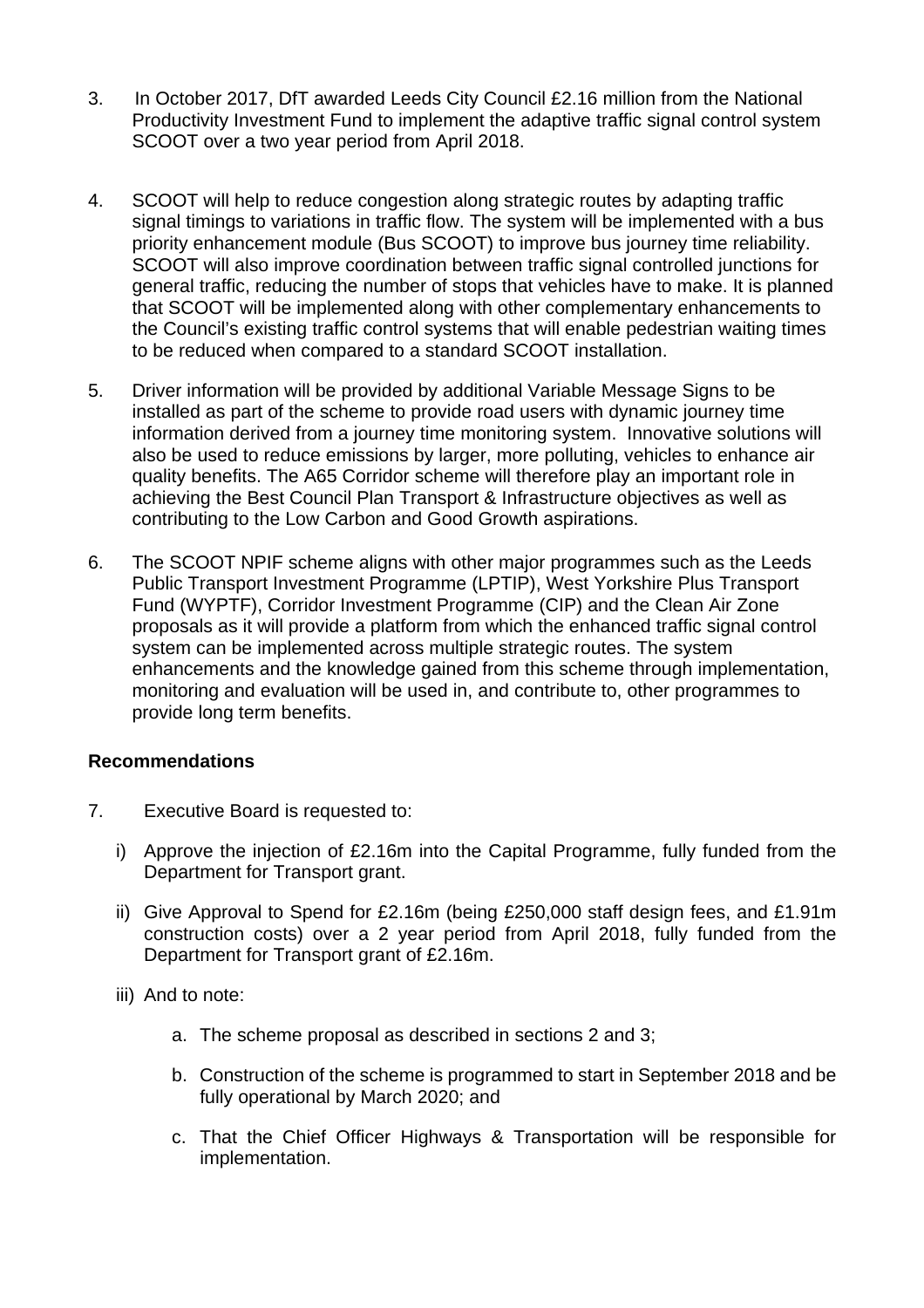## **1 Purpose of this report**

1.1 This report sets out the purpose of the SCOOT NPIF scheme and seeks Approval to Spend for the £2.16m NPIF grant awarded to Leeds City Council by DfT for application to the enhancement of the traffic control system on the A65 corridor.

### **2 Background information**

- 2.1 Traffic control systems play a key role as part of the wider investment programmes in the highway and transport network that form the Leeds Transport Strategy. They form the first line of operations in terms of the traffic management and the minimisation of congestion in the city and contributes a key element of many highway improvement schemes. Improvements are therefore an essential complement to the Public Transport Investment Programme (LPTIP), the investment programme through the West Yorkshire Transport Fund and to the many developer funded schemes that come forward each year to support the new developments and regeneration in the city.
- 2.2 Traffic signal control is a tool for managing traffic flow on the network and this report specifically address a proposal to introduce a system called SCOOT to Leeds. Traffic signals are commonly implemented to improve traffic flow and/or to improve safety by managing conflicts. The systems available for controlling traffic signals have steadily improved as advances in computing power and communications technology has enabled a wider range of tools and techniques to be developed. SCOOT is one such tool and is widely used across the UK and internationally. The SCOOT acronym refers to:

*Split*: The proportion of green time given to each junction approach or pedestrian crossing.

*Cycle*: The length of the cycle time (i.e. the time required to serve all the competing demands at the junction once).

*Offset*: The time delay between neighbouring junctions to allow coordination.

And, the last two letters refer to *Optimisation Technique*.

- 2.3 Research for Transport for London where SCOOT has delivered an average 12.7% reduction in delay has demonstrated the benefits and value of this system for managing congestion<sup>1</sup>. The Transport Research Laboratory (TRL Ltd) found that Bus SCOOT can deliver an approximately 20% reduction in bus delay when compared to SCOOT alone<sup>2</sup>. Advances in the SCOOT system since it was first developed allow the network to be managed in a smarter way than has historically been the case and Leeds is committed to working with other users of this system innovatively in the future.
- 2.4 Traffic on major roads in Leeds has risen by approximately 12% between 2000 and 2015. The congestion experienced in North West Leeds for all vehicles is some of the worst in the district. Combined with Leeds' growing population and economy, the failure to make the road network more resilient to dynamic traffic flows will result in further deterioration. This will increase the level of congestion, worsen air quality and

l 1 http://www.traffictechnologytoday.com/news.php?NewsID=37610

<sup>&</sup>lt;sup>2</sup> TRL Report TRL255 Bus Priority in SCOOT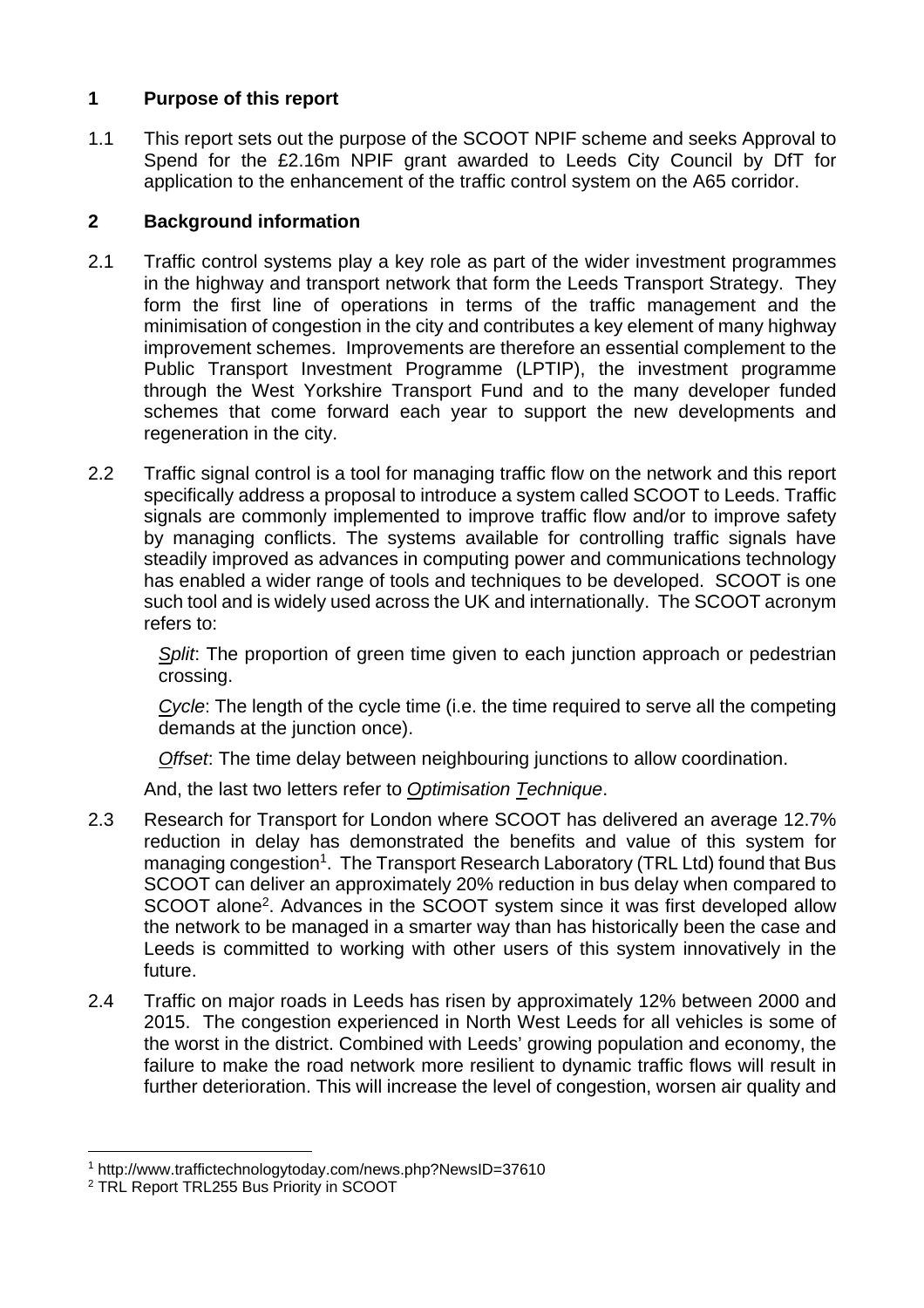reduce the attractiveness of bus travel, potentially deterring modal shift and impacting development viability in this area.

- 2.5 The A65 has been chosen as the preferred route for implementation as it exhibits characteristics that make it suitable for application of the SCOOT system. For example, along the A65 there are a large number of signal controlled junctions and pedestrian crossings that are within a short enough distance that coordination becomes beneficial. In other locations that may seem desirable, such as the City Centre, it is not currently viable to install the necessary infrastructure.
- 2.6 An increase in automation of the systems that manage the network will enable the available resource to be focused on required intervention, particularly for incidents, rather than day to day management of congestion. The introduction of traffic signal optimisation techniques will enable the network to be managed more efficiently and reduce the requirement for operator intervention.
- 2.7 Implementing SCOOT will ensure that Leeds is able to maximise the effectiveness of the Clean Air Zone and to fully realise the benefits of other major transport investment programmes such as the LPTIP, WYPTF. More locally, the scheme will also complement other local planned improvements, such as the A6120 Fink Hill junction and facilitate further innovation.
- 2.8 There are various rail improvements either delivered (Kirkstall Forge) or planned (Thorpe Park, White Rose and LBA) and these are complemented by significant bus travel investment through Park and Ride. This scheme provides further investment in bus travel and walking/cycling through upgraded infrastructure, supporting the delivery objectives of the wider transport strategy by providing a balanced approach for meeting future demand.

### **3 Main issues**

- 3.1 The SCOOT NPIF scheme will help to reduce congestion on strategic routes in North West Leeds. SCOOT will also improve coordination between signal controlled junctions that will reduce emissions from stop/start traffic. The additional Bus SCOOT enhancement module will help to improve bus journey times and bus journey time reliability.
- 3.2 The A65 corridor, with the various junction types and challenges, will provide an extremely useful proving ground for the SCOOT technology and other traffic signal control enhancements planned for implementation. The understanding gained from this scheme will be put to wider use in Leeds and within forthcoming programmes now in development as part of the LPTIP.
- 3.3 As part of the scheme, a journey time monitoring system will be implemented to provide feedback on development of the SCOOT strategies. The monitoring will enable successful strategies to be taken forward and used elsewhere based on an informed decision. The strategies developed for this scheme will include the planned use of air quality monitoring sensors to enhance the traffic control strategies and to complement the CAZ objectives.
- 3.4 These proposals are consistent with the development and planning of the wider traffic signal systems in West Yorkshire.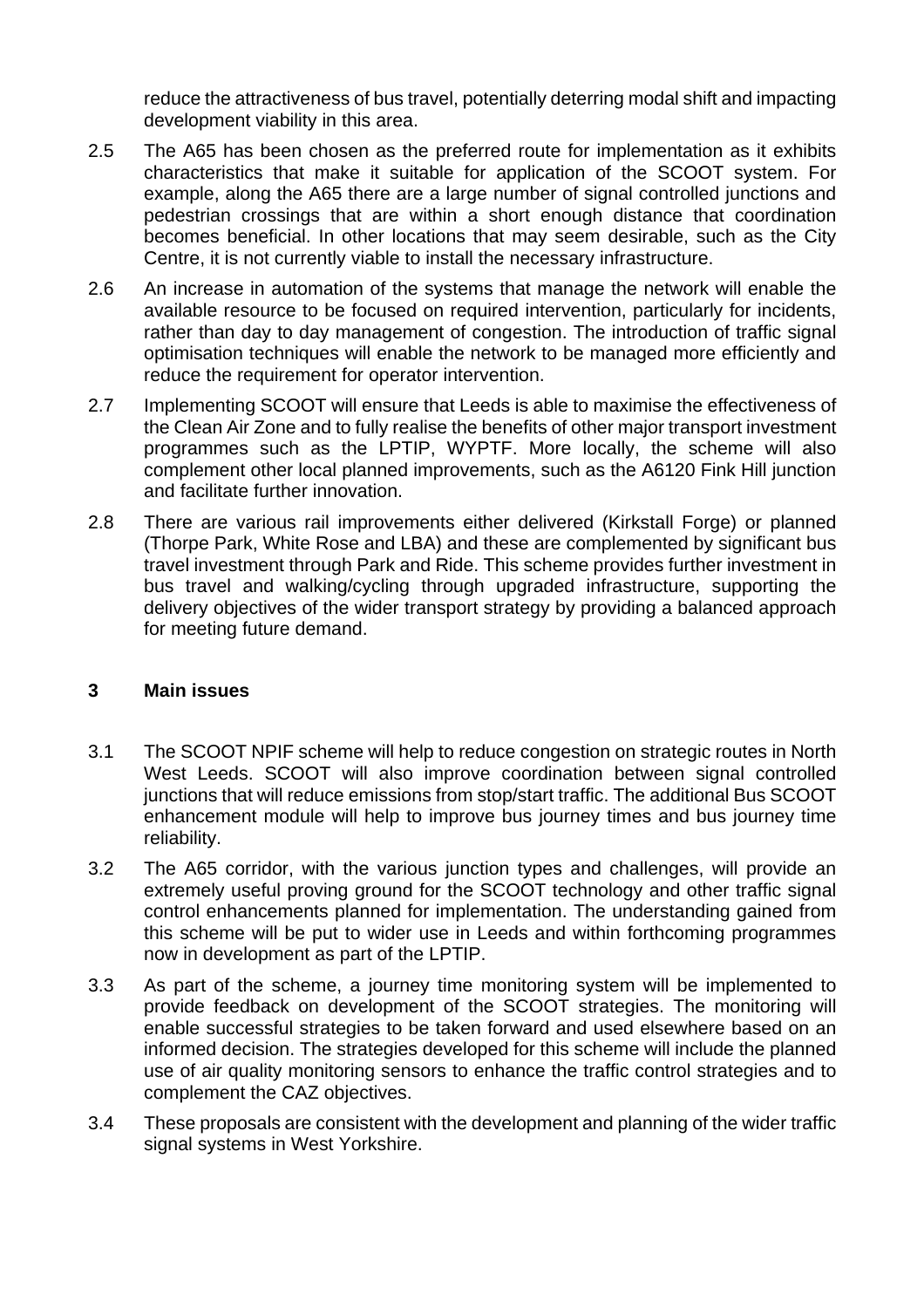## **4 Corporate Considerations**

## **4.1 Consultation and Engagement**

- 4.1.1 The Executive Member of Regeneration, Transport and Planning supports the proposal.
- 4.1.2 Affected ward members have been consulted.
- 4.1.3 The proposed scheme was supported by the Member of Parliament for Pudsey, Horsforth and Aireborough.
- 4.1.4 West Yorkshire Combined Authority has been consulted and supported the funding bid to DfT and the delivery of the scheme.

# **4.2 Equality and Diversity / Cohesion and Integration**

4.2.1 An Equality, Diversity, Cohesion and Integration Screening has been prepared and an independent impact assessment is not required for the approvals requested. The screening document is attached at Appendix A.

# **4.3 Council policies and the Best Council Plan**

- 4.3.1 The SCOOT NPIF scheme will reduce congestion along strategic routes, improve bus journey time reliability and reduce emissions. The reduction in congestion will help to accommodate growth aspirations, whilst the further enhancement of Bus SCOOT promotes inclusive growth. The upgrade of infrastructure to accommodate SCOOT will provide a platform for further innovation and contribute to the aspiration of 21<sup>st</sup> century infrastructure. The A65 corridor will therefore play an important role in achieving the Best Council Plan  $2018/19 - 2020/21$  priorities on  $21<sup>st</sup>$ -Century Infrastructure, Inclusive Growth and Health & Wellbeing.'
- 4.3.2 The proposals align with the objective of the Leeds Interim Transport Strategy which envisions improving journey times on some of the most congested corridors and the sub-regional objectives of the West Yorkshire Transport Strategy.
- 4.3.3 Reducing vehicle stops through the use of adaptive traffic signal control measures such as SCOOT reduces vehicle emissions, contributing to the Clean Air Zone objectives.

## **4.4 Resources and value for money**

- 4.4.1 The total costs of the design fees and construction costs is estimated at £2.16m (being £250,000 staff design fees, and £1.91m construction costs). The costs will be fully funded from the Department for Transport grant of £2.16m, awarded in October 2017.
- 4.4.2 The Benefit Cost Ratio (BCR) for the scheme calculated for the submission to DfT is a robust 2.34 based purely on peak period benefits, rising to 2.92 if the appraisal is extended beyond the peak periods.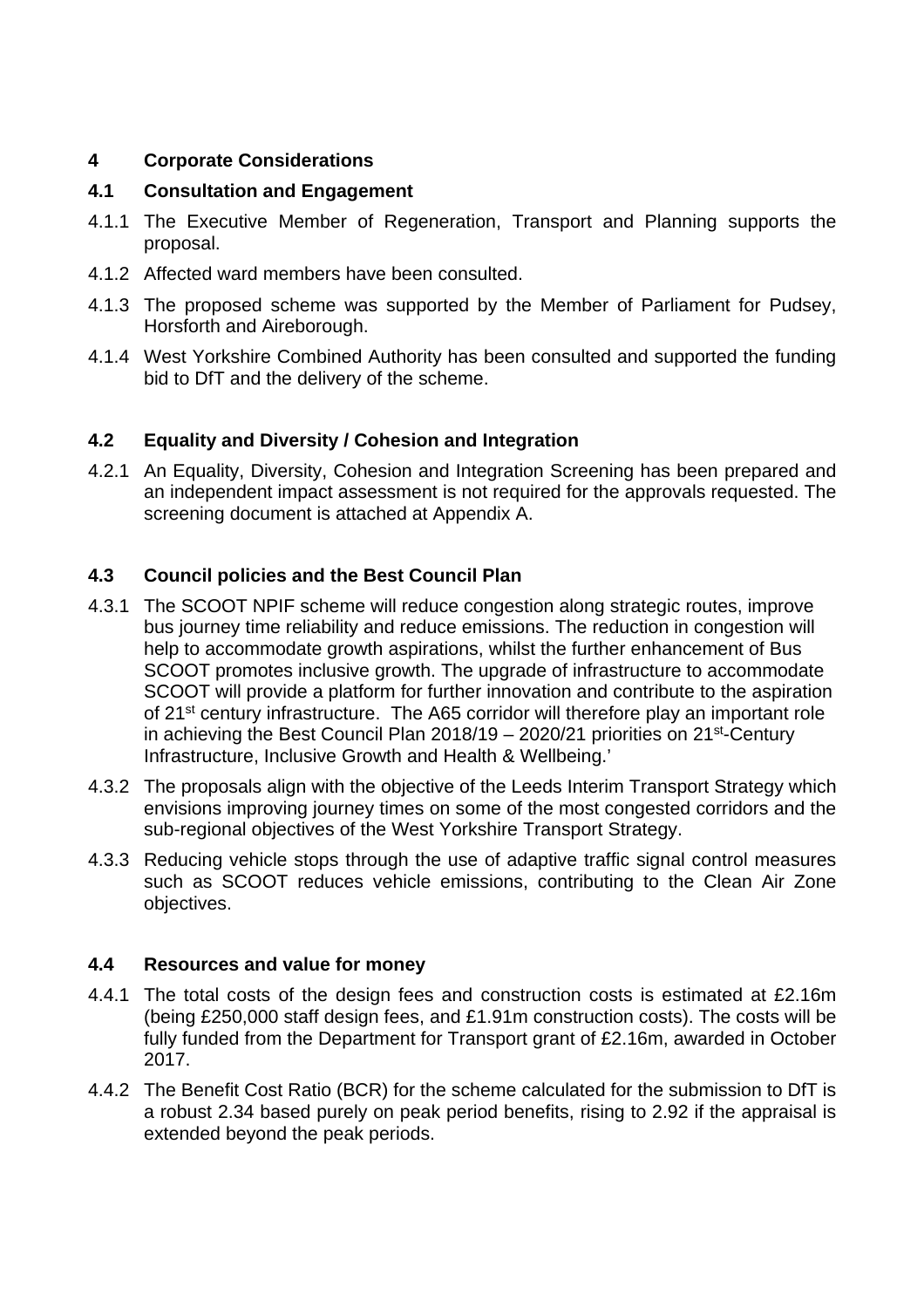# 4.4.3 **Capital Funding and Cash Flow**

| <b>Previous total Authority</b> | <b>TOTAL</b> | <b>TO MARCH</b> | <b>FORECAST</b> |         |                  |         |           |
|---------------------------------|--------------|-----------------|-----------------|---------|------------------|---------|-----------|
| to Spend on this scheme         |              | 2018            | 2017/18         | 2018/19 | 2019/20          | 2020/21 | 2021 on   |
|                                 | E000's       | E000's          | £000's          | £000's  | £000's           | £000's  | £000's    |
| LAND(1)                         | 0.0          |                 |                 |         |                  |         |           |
| <b>CONSTRUCTION (3)</b>         | 0.0          |                 |                 |         |                  |         |           |
| FURN & EQPT (5)                 | 0.0          |                 |                 |         |                  |         |           |
| <b>DESIGN FEES (6)</b>          | 0.0          |                 |                 |         |                  |         |           |
| OTHER COSTS (7)                 | 0.0          |                 |                 |         |                  |         |           |
| <b>TOTALS</b>                   | 0.0          | 0.0             | 0.0             | 0.0     | 0.0              | 0.0     | 0.0       |
|                                 |              |                 |                 |         |                  |         |           |
| <b>Authority to Spend</b>       | <b>TOTAL</b> | <b>TO MARCH</b> |                 |         | <b>FORECAST</b>  |         |           |
| required for this Approval      |              | 2018            | 2017/18         | 2018/19 | 2019/20          | 2020/21 | $2021$ on |
|                                 | £000's       | £000's          | £000's          | £000's  | £000's           | £000's  | £000's    |
| LAND(1)                         | 0.0          |                 |                 |         |                  |         |           |
| <b>CONSTRUCTION (3)</b>         | 1910.0       | 0.0             |                 | 875.0   | 1035.0           |         |           |
| FURN & EQPT (5)                 | 0.0          |                 |                 |         |                  |         |           |
| <b>DESIGN FEES (6)</b>          | 250.0        | 0.0             |                 | 125.0   | 125.0            |         |           |
| OTHER COSTS (7)                 | 0.0          |                 |                 |         |                  |         |           |
| <b>TOTALS</b>                   | 2160.0       | 0.0             | 0.0             | 1000.0  | 1160.0           | 0.0     | 0.0       |
|                                 |              |                 |                 |         |                  |         |           |
| <b>Total overall Funding</b>    | <b>TOTAL</b> | <b>TO MARCH</b> | <b>FORECAST</b> |         |                  |         |           |
| (As per latest Capital          |              | 2018            | 2017/18         | 2018/19 | 2019/20          | 2020/21 | $2021$ on |
| Programme)                      | E000's       | E000's          | £000's          | £000's  | £000's           | £000's  | £000's    |
|                                 |              |                 |                 |         |                  |         |           |
| Government Grant                | 2160.0       | 0.0             | 0.0             | 1000.0  | 1160.0           |         |           |
| <b>Total Funding</b>            | 2160.0       | 0.0             | 0.0             | 1000.0  | 1160.0           | 0.0     | 0.0       |
|                                 |              |                 |                 |         |                  |         |           |
| <b>Balance / Shortfall =</b>    | 0.0          | 0.0             | 0.0             | 0.0     | $\overline{0.0}$ | 0.0     | 0.0       |

### **Parent scheme number :**

**Title :** SCOOT NPIF

### **Revenue effects**

None.

## **4.5 Legal Implications, Access to Information and Call In**

4.5.1 Executive Board has the power to approve the Key Decisions recommended in this report. The decision is eligible for call-in.

### **4.6 Risk Management**

- 4.6.1 A quantified risk assessment has already been undertaken as part of the bid process for the NPIF funding award and this will be updated as the project progresses.
- 4.6.2 A key risk is the resource availability of contractors to undertake the physical works required to implement the necessary infrastructure given the volume of capital